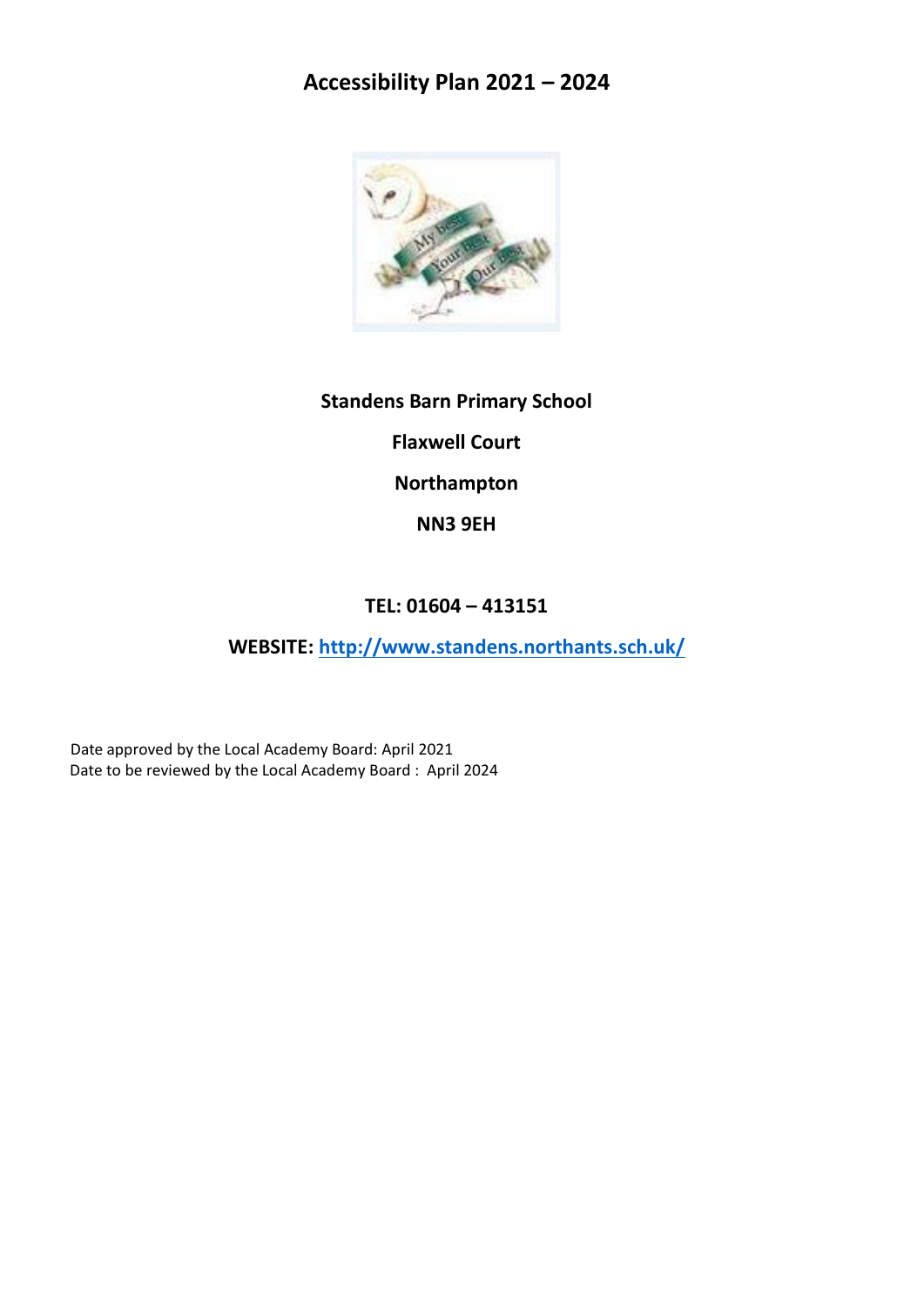# **Vision Statement**

Under the Equality Act 2010 schools should have an Accessibility Plan. The Equality Act 2010 replaced all existing equality legislation, including the Disability Discrimination Act. The effect of the law is the same as in the past, meaning that "schools cannot unlawfully discriminate against pupils because of sex, race, disability, religion or belief and sexual orientation". According to the Equality Act 2010 a person has a disability if: (a) He or she has a physical or mental impairment, and

(b) The impairment has a substantial and long-term adverse effect on his or her ability to carry out normal dayto-day activities.

The Accessibility Plan is listed as a statutory document of the Department for Education's guidance on statutory policies for schools. The Plan will be reviewed every 3 years or where operational needs dictate and approved by the Governing Body. The review process can be delegated to a committee of the Governing Body, an individual or the Head. At Standens Barn Primary School the Plan will be monitored by the Headteacher and evaluated by the Well Being Committee. The current Plan will be appended to this document. At Standens Barn Primary School we are committed to working together to provide an inspirational and exciting learning environment where all children can develop an enthusiasm for life-long learning. We believe that children should feel happy, safe and valued so that they gain a respectful, caring attitude towards each other and the environment both locally and globally.

## **Aims:**

Our Aims are:

• Increase access to the curriculum for pupils with a disability, medical condition or other access needs

• To improve the physical environment of the school to increase the extent to which pupils, staff and other members of the school community with a disability, medical condition or other access needs can access education and associated services.

• Improve the delivery of information to pupils, staff, parents/carers and other members of the school community

1) The Accessibility Plan has been developed and drawn up based upon information supplied by the Local Authority, and consultations with pupils, parents, staff and governors of the school. The document will be used to advise other school planning documents and policies and will be reported upon annually in respect of progress and outcomes.

The Accessibility Plan is structured to complement and support the school's Equality Objectives, and will similarly be published on the school website. We understand that the Local Authority will monitor the school's activity under the Equality Act 2010 (and in particular Schedule 10 regarding Accessibility) and will advise upon the compliance with that duty. The Accessibility Plan will be published on the school website. The Accessibility Plan will be monitored through the Well Being Committee. The school will work in partnership with the Local Authority in developing and implementing this Accessibility Plan. The Accessibility Plan may be monitored by Ofsted during inspection processes in relation to Schedule 10 of the Equality Act 2010.

2) Standens Barn Primary School is committed to providing an environment that enables full curriculum access that values and includes all pupils, staff, parents and visitors regardless of their education, physical, sensory, social, spiritual, emotional and cultural needs. We are committed to adhering to the principles of the Equality Act 2010 with regard to disability and to developing a culture of inclusion, support and awareness within the school.

3) The Standens Barn Primary School Accessibility Plan shows how access is to be improved for disabled pupils, staff and visitors to the school within a given timeframe and anticipates the need to make reasonable adjustments to accommodate their needs where practicable.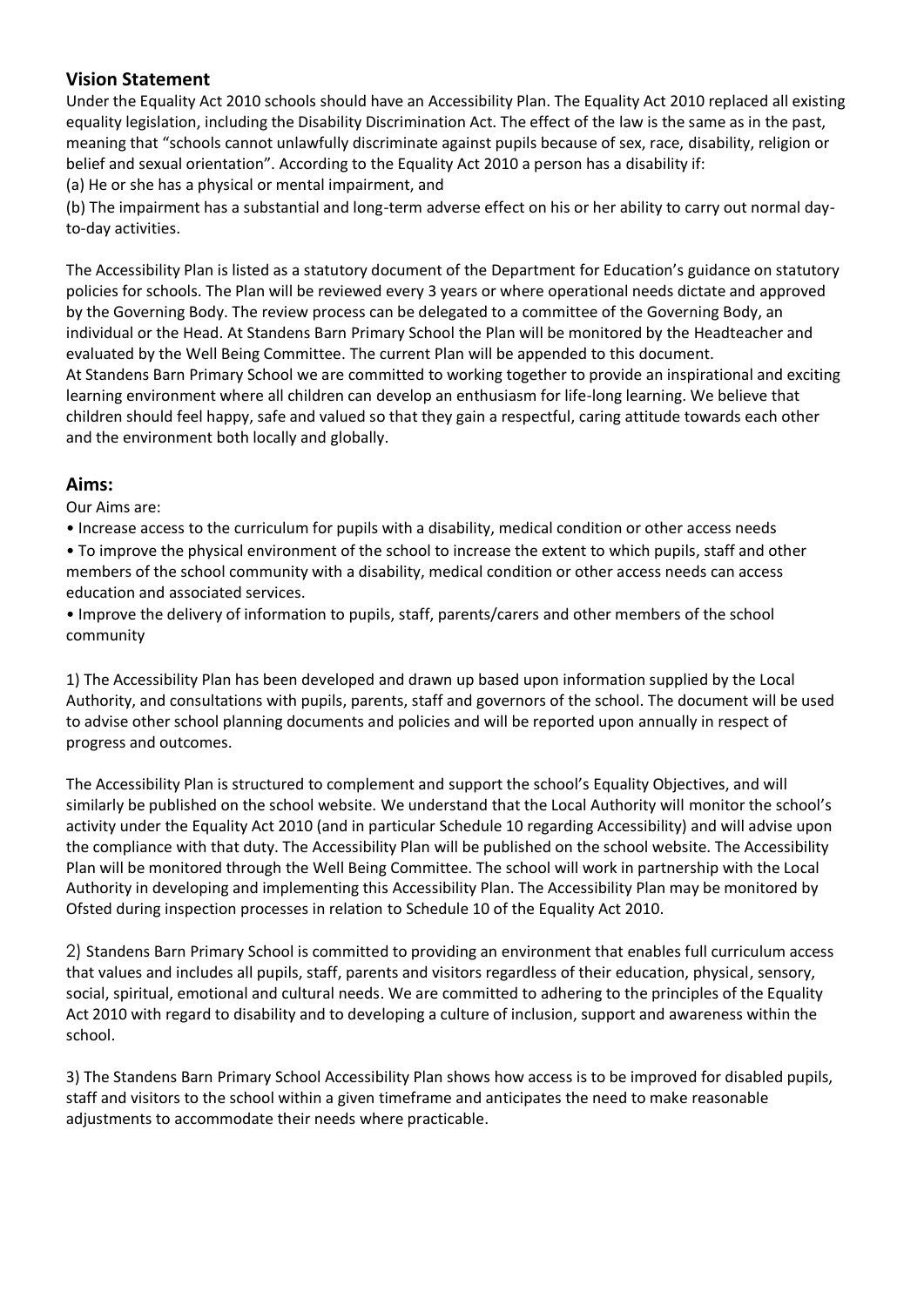#### **Our Accessibility Plan relates to the key aspects of physical environment, curriculum and written information:**

• Increase access to the curriculum for pupils with a disability, adapting the curriculum as necessary. This includes teaching and learning and the wider curriculum of the school such as participation in after-school clubs, leisure and cultural activities or schools visits – it also covers the provision of specialist or auxiliary aids and equipment, which may assist these pupils in accessing the curriculum within a reasonable timeframe (If a school fails to do this they are in breach of their duties under the Equalities Act 2010).

• Improve and maintain access to the physical environment of the school, adding specialist facilities as necessary – this covers improvements to the physical environment of the school and physical aids to access education within a reasonable timeframe;

• Where needed, adapt the delivery of written information to pupils, staff, parents and visitors with disabilities; examples might include adaptations to hand-outs, timetables, textbooks and information about the school and school events; the information should be made available in various preferred formats within a reasonable timeframe.

4) Whole school training will recognise the need to continue raising awareness for staff and governors on equality issues with reference to the Equality Act 2010.

5) This Accessibility Plan should be read in conjunction with the following school policies, strategies and documents:

- Health & Safety Policy
- Special Educational Needs Policy
- Supporting Children with Medical Conditions and Administration of Medicines Policy
- Trips and Residential Visits Policy

6) The Accessibility Plan for physical accessibility relates to the Access Audit of the School, which remains the responsibility of the governing body. It may not be feasible to undertake all of the works during the life of this accessibility plan and therefore some items will roll forward into subsequent plans. An accessibility audit will be completed by the school prior to the end of each period covering this plan in order to inform the development of a new Accessibility Plan for the ongoing period.

7) Equality Impact Assessments will be undertaken as and when school policies are reviewed. The terms of reference for all governors' committees will include the need to consider Equality and Diversity issues as required by the Equality Act 2010.

### **Current good practice**

We gather information about any disability or health condition in early communications with parents and carers of children who are new to school. For parents and carers of children already at the school, we ask parents to keep the school informed of any changes to the information they have provided.

**Physical Environment** There are no areas of the school to which disabled pupils have limited or no access at the moment. Disabled pupils participate in extra-curricular activities. Some aspects of extracurricular activities present particular challenges, for example lunch and break times for pupils with social/interaction impairments, after-school clubs for pupils with physical impairments and school trips for pupils with medical needs, however all reasonable adjustments are made to support as full an involvement as possible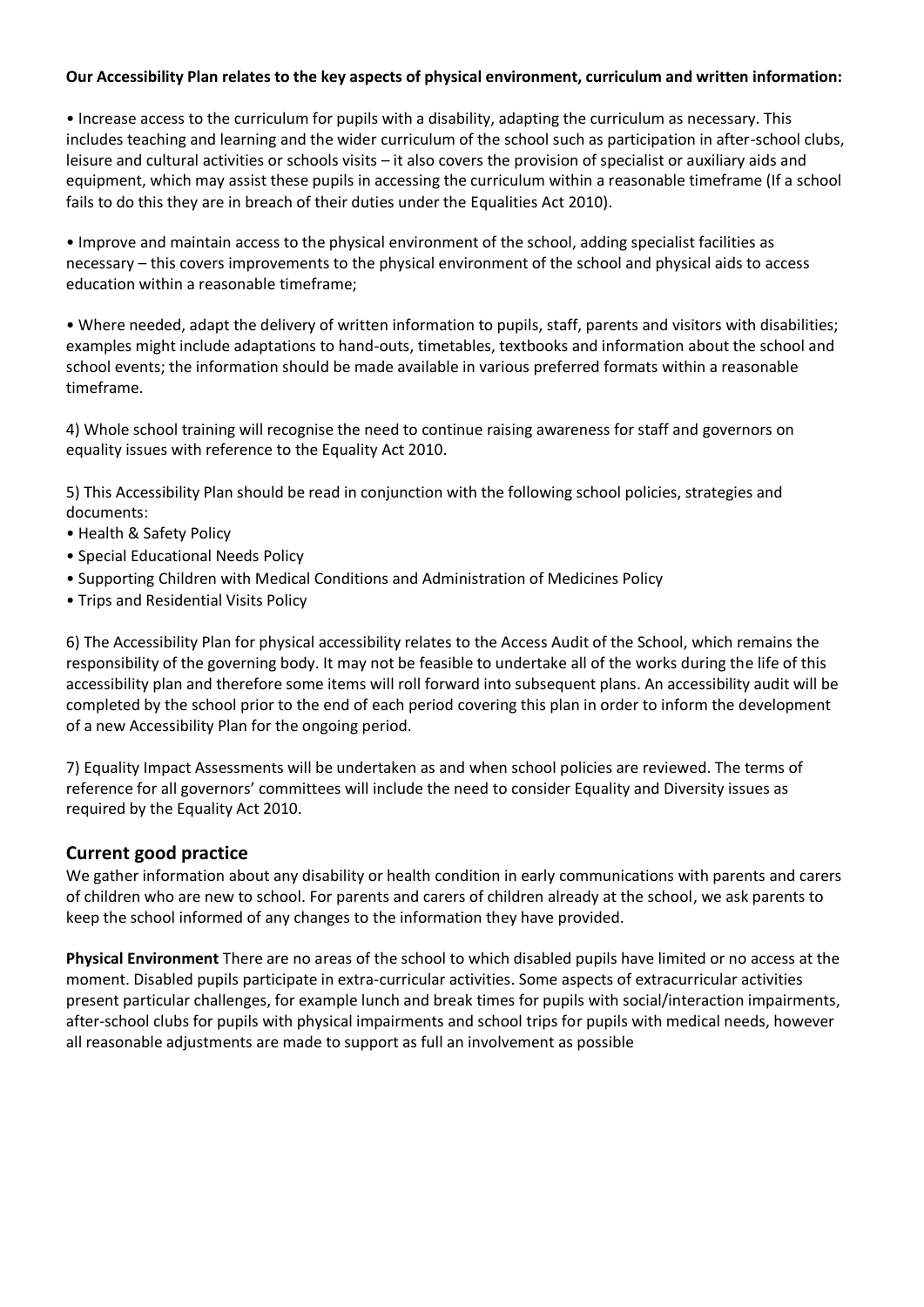**Curriculum** Through planning for individual need, we aim to provide as inclusive an approach as practically possible. Some areas of the curriculum present particular challenges, for example: PE for pupils with a physical impairment, however all reasonable adjustments are made to support as full an involvement as possible. We seek advice and support from the relevant professionals in order to ensure that we have made adequate and reasonable adjustments.

**Information** Different forms of communication are made available as needs are identified to enable all disabled pupils to express their views and to hear the views of others. Access to information is provided in a range of different formats available for disabled pupils, parents and staff as needed.

## **Access Audit**

The school is housed in 2 separate one storey buildings. All entrances to the school are either flat or ramped and all have wide doors fitted. The main entrance features a secure lobby and has been fitted with a low reception hatch, this being fully accessible to wheelchair users. Whilst we acknowledge that the size of the school site could potentially present challenges when moving between buildings, we make reasonable adjustments as the need arises. The school does not have any dedicated visitor parking. Visitors to the school use on-street parking, however disabled parking slots are available in the school car park. There are disabled toilet facilities available in 2 of our buildings. These are fitted with a handrail and a pull emergency cord. The school has internal emergency signage and escape routes are clearly marked. Personalised evacuation plans are put in place as required.

# **Management, coordination and implementation and review**

• We consult with other professionals and services when new situations regarding pupils with disabilities are experienced.

- The Governors and Senior Leadership Team work closely with the Local Authority.
- We work closely with parents to consider their children's needs.
- The policy is reviewed annually and/or as children's needs change.
- The annual review is then shared with staff.

• We make links with other schools to share best practice through regular SENCo network meetings and other communications as needed.

### **Complaints**

The school works, wherever possible, in partnership with parents to ensure a collaborative approach to meeting pupils' needs. If there are any complaints relating to the provision for pupils with access needs these will be dealt with in the first instance by the Headteacher. The SEND governor or chair of governors may be involved if the complaint is not resolved satisfactorily.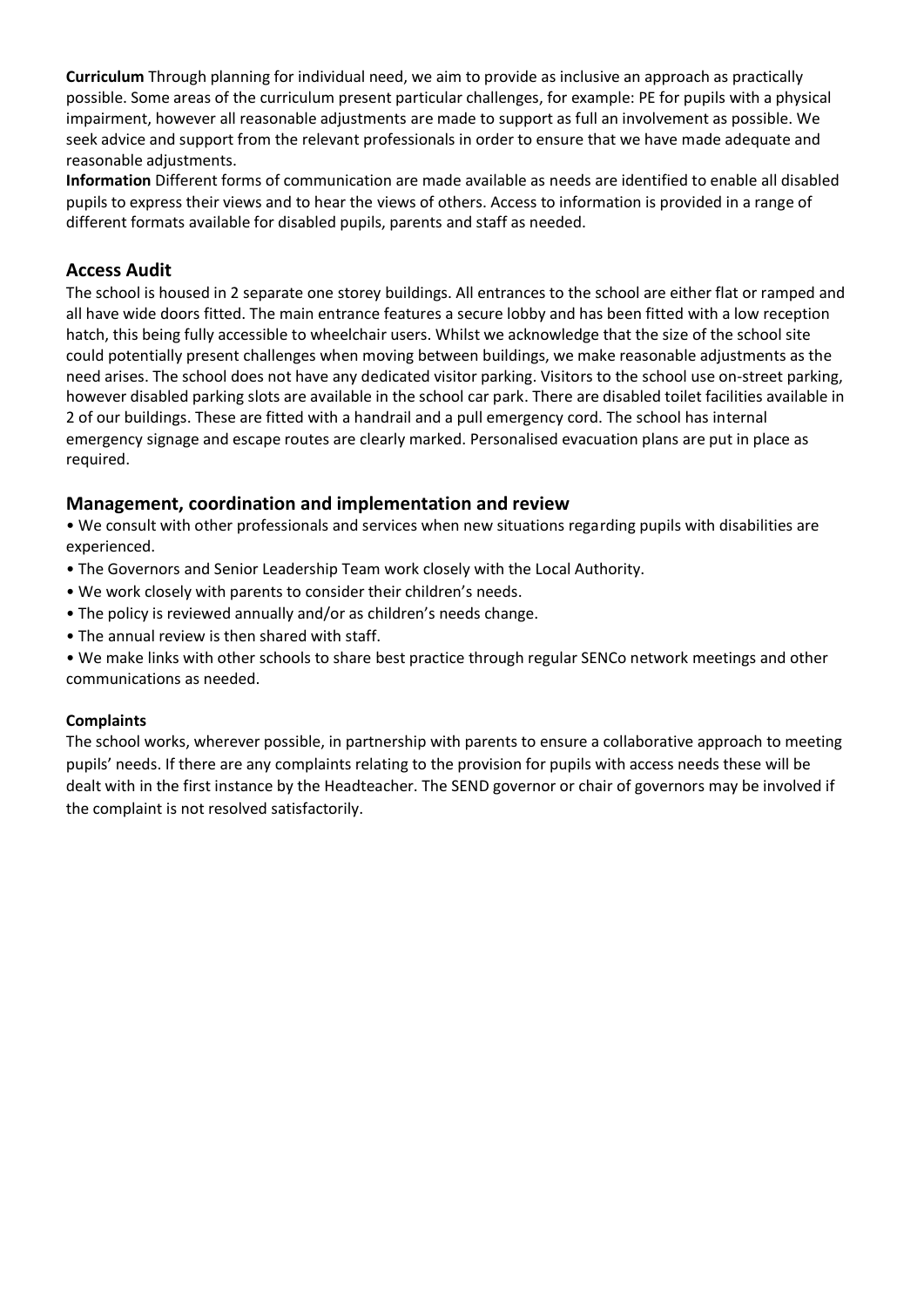## **Action Plan**

#### **Aim 1: To increase the extent to which disabled pupils can participate in the school curriculum.**

Our key objective is to reduce and eliminate barriers to access to the curriculum and to ensure full participation in the school community for pupils, and prospective pupils, with a disability, medical condition or other access needs. Provision may include: Liaison with specialists, CPD for staff, a differentiated curriculum, specialist resources to support learning and access to the curriculum, a range of support staff including trained teaching assistants and access arrangements in place for statutory testing.

| <b>Targets</b>                                                                                                                                                                                                                  | <b>Strategies</b>                                                                                                                                                                                                                                                                                                                | <b>Timescale</b>          | <b>Responsibilities</b>                                                                                            | <b>Success Criteria</b>                                                                                                                     |
|---------------------------------------------------------------------------------------------------------------------------------------------------------------------------------------------------------------------------------|----------------------------------------------------------------------------------------------------------------------------------------------------------------------------------------------------------------------------------------------------------------------------------------------------------------------------------|---------------------------|--------------------------------------------------------------------------------------------------------------------|---------------------------------------------------------------------------------------------------------------------------------------------|
| To liaise with pre-school providers to<br>prepare for the new intake of children<br>into Foundation each year                                                                                                                   | To identify pupils who may need adapted<br>or additional provision                                                                                                                                                                                                                                                               | May to July<br>annually   | <b>HT</b><br>SENDCO<br><b>EYFS Leader and teachers</b>                                                             | Provision set in place ready for<br>when the child/ren start school                                                                         |
| To<br>liaise<br>with<br>educational<br>establishments to prepare for the<br>intake of new children who transfer<br>within year                                                                                                  | To identify pupils who may need adapted<br>or additional provision                                                                                                                                                                                                                                                               | Ongoing as need<br>arises | HT & Deputy/SENCo                                                                                                  | Provision set in place ready for<br>when the child/ren start school                                                                         |
| To review policies to ensure that they<br>reflect inclusive practice and procedure                                                                                                                                              | To comply with the Equality Act 2010                                                                                                                                                                                                                                                                                             | Ongoing                   | <b>SLT &amp; Governors</b>                                                                                         | All policies clearly reflect inclusive<br>practice and procedure                                                                            |
| To establish and maintain close liaison<br>with parents                                                                                                                                                                         | To ensure collaboration and information<br>sharing between school and families.                                                                                                                                                                                                                                                  | Ongoing                   | SLT and all teaching staff                                                                                         | Clear collaborative working<br>approaches through regular<br>meetings, risk assessment reviews,<br>provision reviews and action<br>planning |
| To establish and maintain close liaison<br>with outside agencies for pupils with<br>additional needs                                                                                                                            | To ensure collaboration between all key<br>personnel.                                                                                                                                                                                                                                                                            | Ongoing                   | SLT/SENCo, all teaching<br>staff and outside<br>professionals                                                      | Clear collaborative working<br>approaches through regular<br>meetings, risk assessment reviews,<br>provision reviews and action<br>planning |
| To include pupils with a disability,<br>medical condition or other access<br>needs as fully as possible in the wider<br>including<br>curriculum<br>trips<br>and<br>residential visits as well as extra-<br>curricular provision | Create personalised risk assessments and<br>access plans for individual children. Liaise<br>with external agencies, identifying training<br>needs and implementing training where<br>needed. Ensure that actions, including<br>emergency evacuation procedures, are<br>clear and that staff are capable of carrying<br>them out. | Ongoing                   | SLT, SENCo and all<br>teaching staff, extra-<br>curricular service<br>providers and educational<br>visits settings | Evidence that appropriate<br>considerations and reasonable<br>adjustments have been made                                                    |